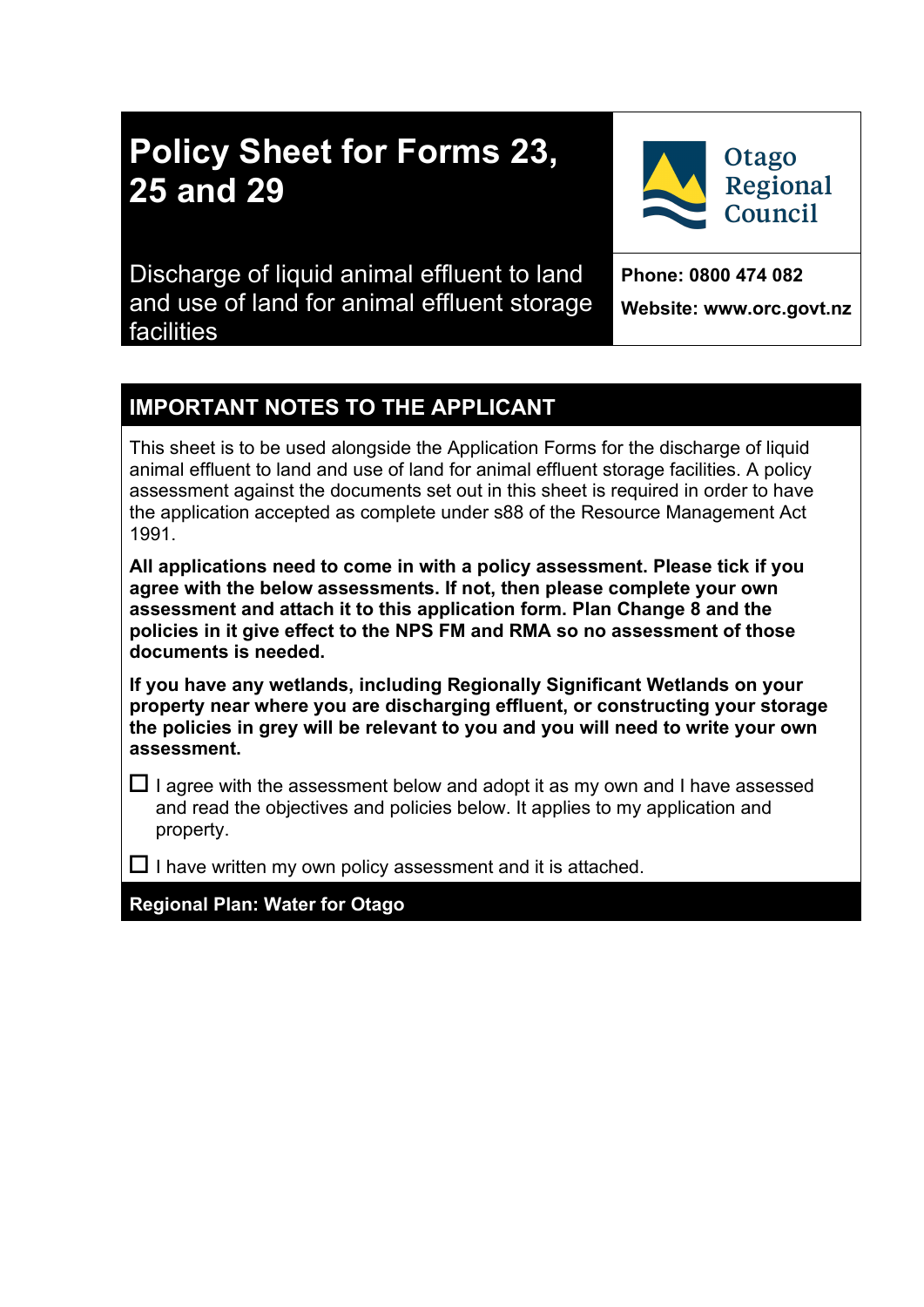# **5. Natural and Human Use Values of Lakes and Rivers**

- Objective 5.3.3 *To protect the natural character of Otago's lakes and rivers and their margins from inappropriate subdivision, use or development*
- Objective 5.3.6 *To provide for the sustainable use and development of Otago's water bodies, and the beds and margins of Otago's lakes and rivers*

## **7. Water Quality**

- Objective 7.A.1 *To maintain water quality in Otago lakes, rivers, wetlands, and groundwater, but enhance water quality where it is degraded*
- Objective 7.A.2 *Enable to the discharge of water or contaminants to water or land*
- Objective 7.A.3 *To have individuals and communities manage their discharges to reduce adverse effects, including cumulative effects, on water quality*
- □ Policy 7.B.1 *Manage the water quality in lakes, rivers, wetlands, and groundwater*
- Policy 7.B.2 *Avoid objectionable discharges of water or contaminants*
- Policy 7.B.4 *Matters to have regard to when considering any discharge of water or contaminants to land*
- □ Policy 7.B.7 *Encourage land management practices that reduce the adverse effects of water or contaminant discharges to water*
- Policy 7.B.8 *Encourage adaptive management and innovation that reduces the level of contaminants in discharges*
- □ Policy 7.D.1 *Encourage innovation in management practices and the sharing of information*
- Policy 7.D.5 *Matters to have regard to when considering any discharge under section 12.C*
- $\Box$  Policy 7.D.7 Ensure the appropriate management and operation of animal effluent systems and application of animal effluent to land
- *Policy 7.D.8 Provide for the upgrading of existing animal effluent storage facilities*
- □ Policy 7.D.9 *Enable farming activities while reducing their adverse effects*

#### **8. Objective 9.3.3** *Maintain the quality of Otago's groundwater*

- □ Policy 9.4.1 *In managing the take of groundwater or discharge of contaminants, ensure the suitability of aquifers to support the recognised uses of groundwater identified in Schedule 3 is maintained*
- □ Policy 9.4.18 *Identify land of risk in terms of vulnerability of underlying groundwater to leachate contamination and manage that land*
- Policy 9.4.19 *Identify land which protects underlying aquifers from leachate contamination and manage excavation with respect to this land*
- □ Policy 9.4.21 *Support appropriate codes of practice and management guidelines for land use activities which may result in contaminants entering groundwater*

*The use of land for an animal effluent storage facility, and the discharge of liquid animal effluent to land is consistent with the above policies and objectives. The discharge is to*  land and will happen in accordance with good management practices. The discharge *will not be to water or a wetland and there will be buffer distances in place from waterbodies and dwellings. Effluent storage facilities and components of the facilities will be upgraded and/or are fit for use. These facilities and components will be regularly checked and will be managed in line with good management practices.*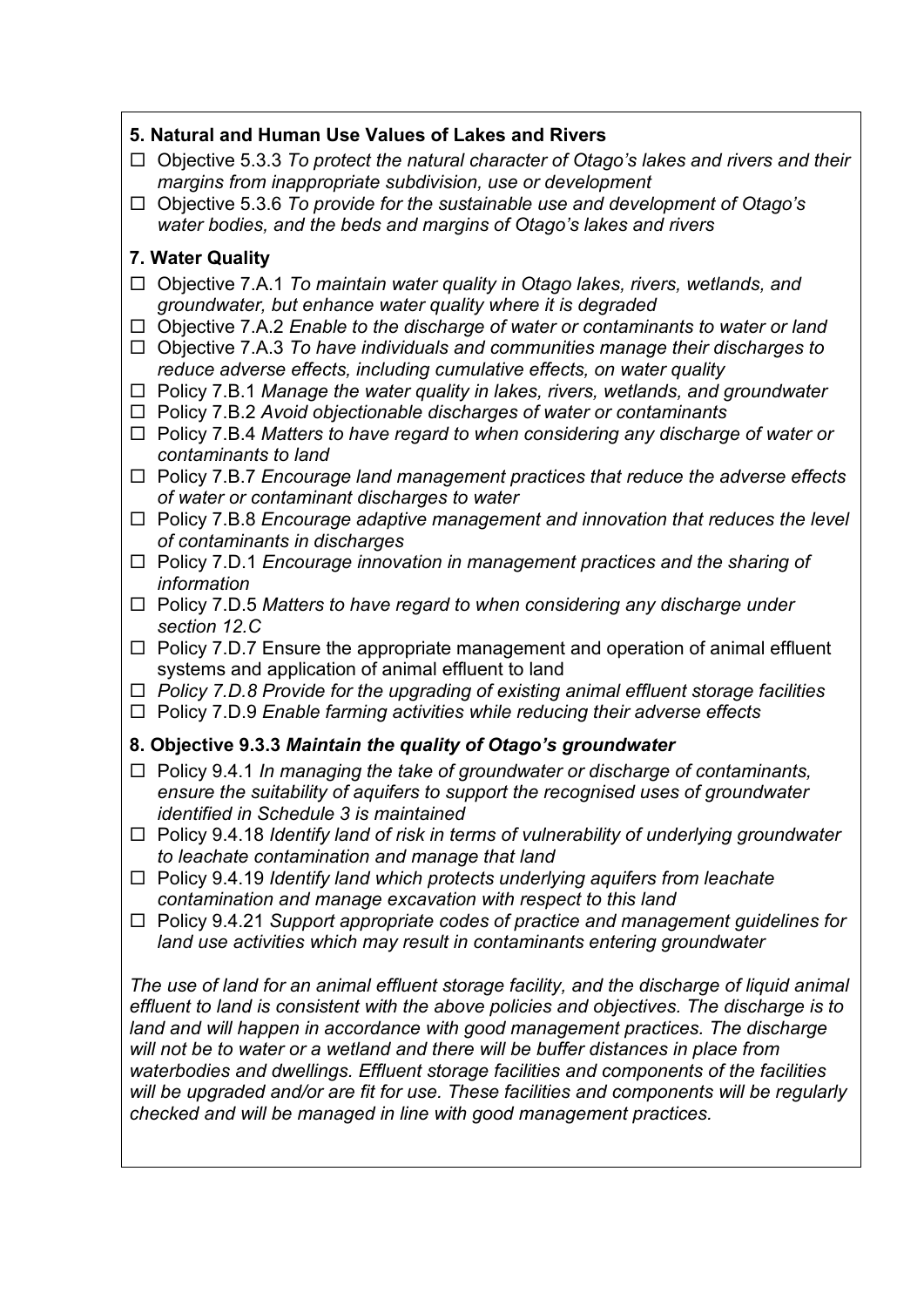#### **10. Wetlands**

- Objective 10.3.1 *Otago's wetlands and their individual and collectives and values and uses will be maintained or enhanced for present and future generations*
- $\Box$  Objective 10.3.2 Otago's Regionally Significant Wetlands and their values and uses are recognised and sustained
- □ Policy 10.4.2 *Avoid adverse effects of an activity on a Regionally Significant Wetland, or a regionally significant wetland value, but allow for remediation or mitigation of an adverse effect in certain circumstances*
- □ Policy 10.4.2A *Where the avoidance, remediation, or mitigation of adverse effects on any Regionally Significant Wetland or any regionally significant wetland value is not adequate, financial contributions may be required*
- Policy 10.4.6 *Promote the conservation, creation and reinstatement of wetland areas, and enhancement of individual and collective wetland values*
- Policy 5.4.8 *Matters to have particular regard to when considering adverse effects on natural character*
- Policy 5.4.9 *Matters to have particular regard to when considering adverse effects on amenity values*

*If you have wetlands in, or adjacent to your discharge area then please comment on the above.* 

# **Iwi Management Plans**

☐

## **Kai Tahu Ki Otago Natural Resource Management Plan 2005 (all of Otago excluding Waitaki and the general area south of the Clutha and Queenstown)**

The Kai Tahu ki Otago Natural Resource Management Plan 2005 (NRMP) is considered to be a relevant other matter for the consideration of this application. This Plan expresses the attitudes and values of the four Papatipu Rūnaka: Te Rūnanga o Moeraki, Kāti Huirapa Rūnaka ki Puketeraki, Te Rūnanga o Ōtākou and Hokonui Rūnanga.

#### **Waitaki Iwi Management Plan 2019 (if in the Waitaki District)**

 $\overline{\phantom{a}}$ The Ngai Tahu ki Murihiku Natural Resource and Environmental Iwi Management Plan 2008 reflects the attitudes and values of the four Runanga Papatipu o Murihiku – Awarua, Hokonui, Oraka/Aparima and Waihopai. The application is consistent with the provisions of this plan as this discharge is to land, will be undertaken in accordance with good management practices